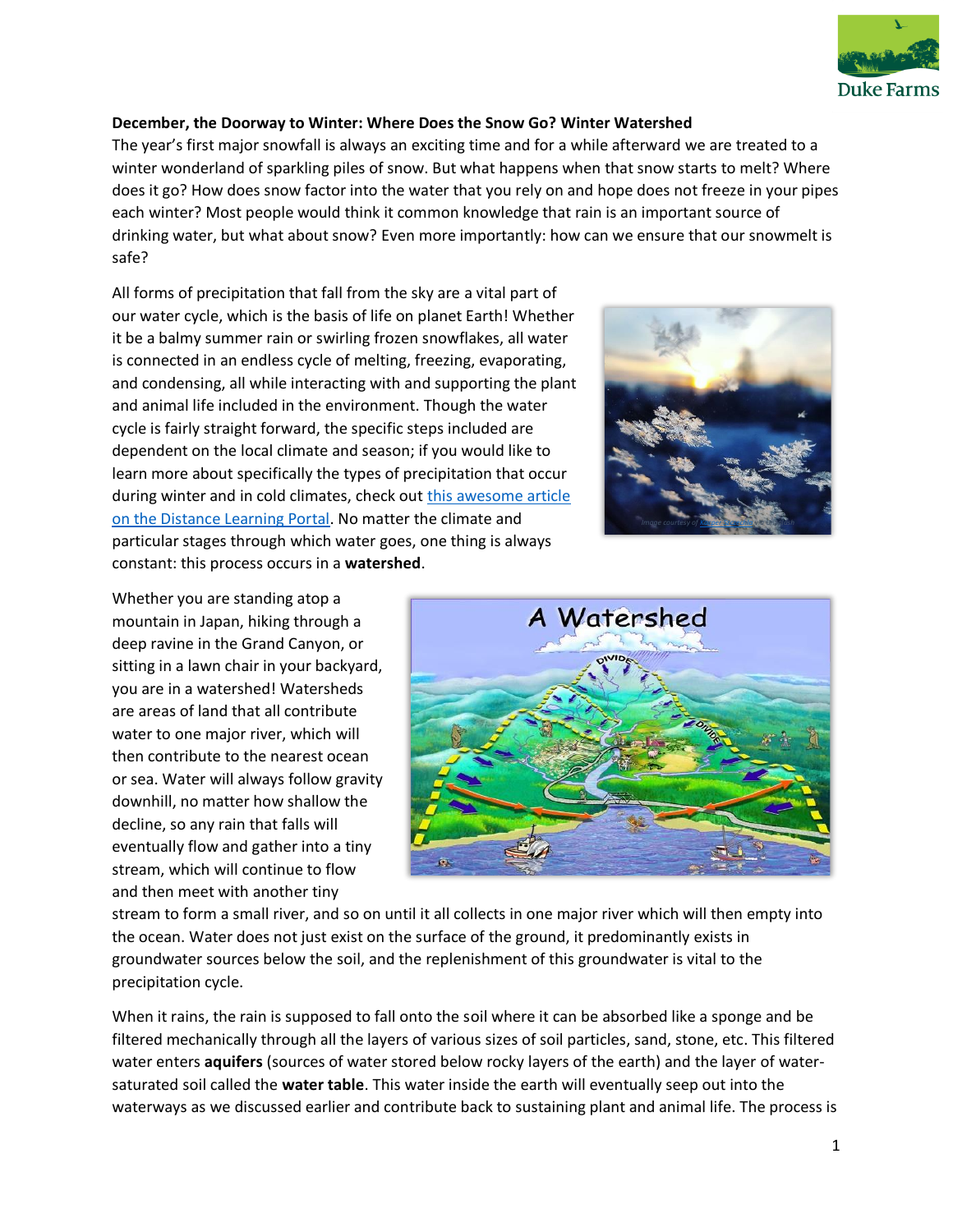

the same when the precipitation falling from the sky is frozen but won't begin until the snow melts and soaks into the ground. What happens when humans start removing these **permeable surfaces** made of soil and instead replace them with **impervious surfaces** such as concrete, metal, and asphalt?

Duke Farms is in New Jersey, the most densely populated state in the country<sup>1</sup>, and is located in the watershed that contributes all of its ground water to the Raritan River. The land that makes up the Raritan River Watershed is, according to the NJ Department of Environmental Protection, 10-30% covered in impervious surfaces such as sidewalks, roads, buildings, etc., and this has a severely negative impact on the health of the groundwater (and thus the drinking water!) of the region.<sup>1</sup> When it rains or snow begins to melt on a sidewalk, this water cannot soak through the concrete and into the soil beneath, but instead flows downhill and into a storm drain in the street, carrying with it whatever pollution it encounters! This litter, road salt, oil, dog poop, etc. flows into the storm drain and is dumped directly into whatever body of water is nearest; there is no treatment or cleaning of this **stormwater runoff** before it enters a natural waterway, where all the plants and wildlife are directly impacted by whatever pollution is in the water. Alongside the pollution, flooding becomes a major issue in urbanized watersheds because the sheer amount of storm water runoff is too much for these small waterways to handle naturally. When we interrupt the natural water cycle by reducing permeable surfaces, we endanger our own lives by contaminating our drinking water and we endanger the lives of all the plants and animals that are the structure of our global food web!



<sup>1</sup> Source[: 2019 State of New Jersey Profile](http://ready.nj.gov/mitigation/pdf/2019/mit2019_section4_State_Profile.pdf)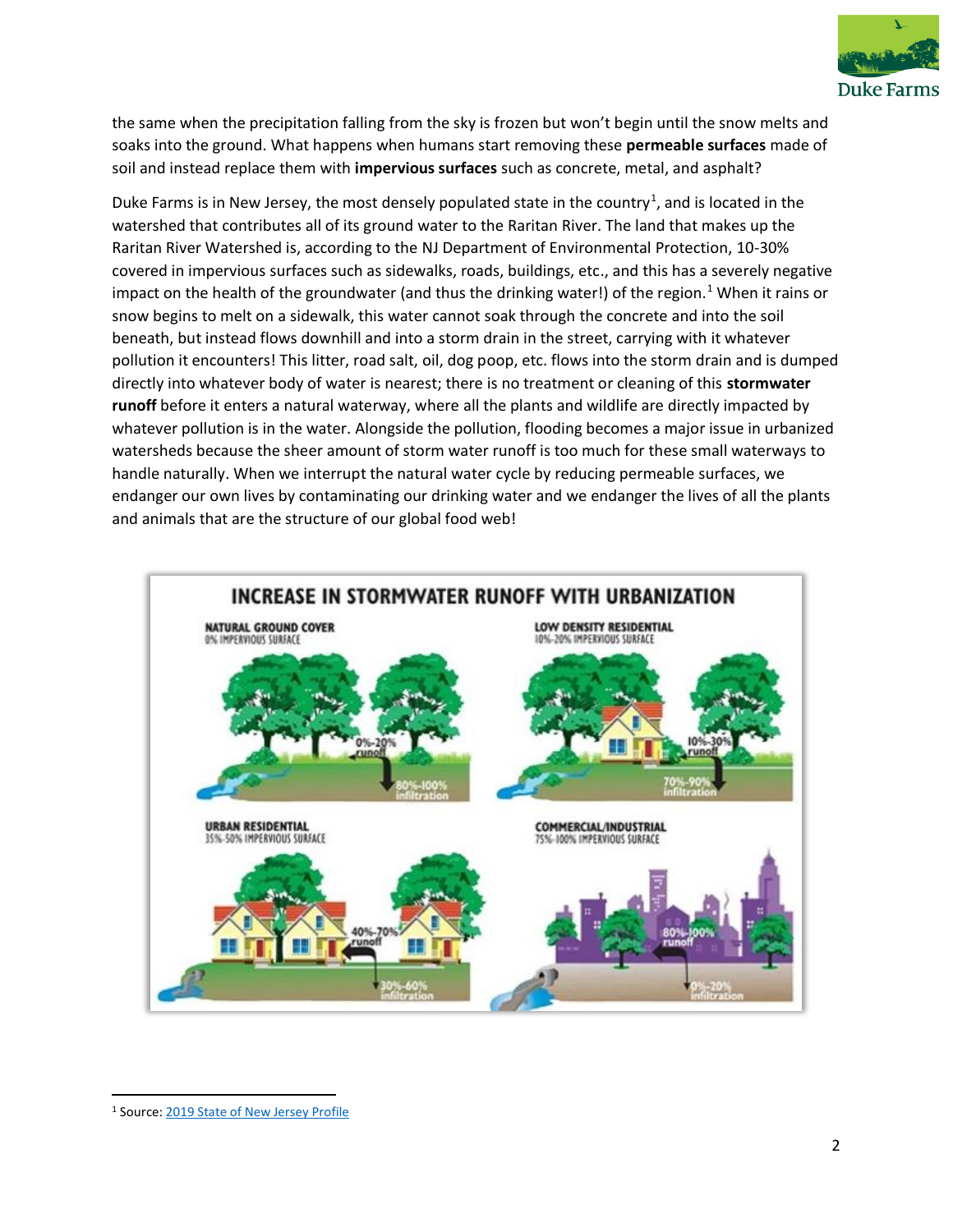



So, what can be done? The key is to interrupt the storm water before it flows into the storm drain! At Duke Farms, we demonstrate a few methods of water conservation, such as our use of [permeable](https://www.dukefarms.org/siteassets/documents/making-an-impact/distance-learning-resources/ss---permeable-pavement.pdf)  [pavement,](https://www.dukefarms.org/siteassets/documents/making-an-impact/distance-learning-resources/ss---permeable-pavement.pdf) the [collection and use of rainwater for indoor plumbing,](https://www.youtube.com/embed/IBf9h3ewvh4?t=1s) and allowing rainwater to flow into natural filtration areas such as [bioswales](https://www.dukefarms.org/making-an-impact/distance-learning/ss-bioswales/) before entering the storm water system. It's also important to be careful when applying anything that can get swept away with rain or snowmelt, such as excessive amounts of rock salt during the winter! Remember, whatever you do on land impacts the water, no matter the season!

## **Lessons from the Enviroscape!**

To learn more about watersheds and how the local ecosystem is impacted by what happens on the land, check out this awesome video by New [Jersey Watershed Ambassador Diana Maher](https://www.youtube.com/embed/zCvRNlAHJyc) and watch as she demonstrates how a watershed functions using the Enviroscape. The Enviroscape model is a wonderful hands-on tool for learning about water conservation and how different human activities effect the health of local drinking water and habitats.

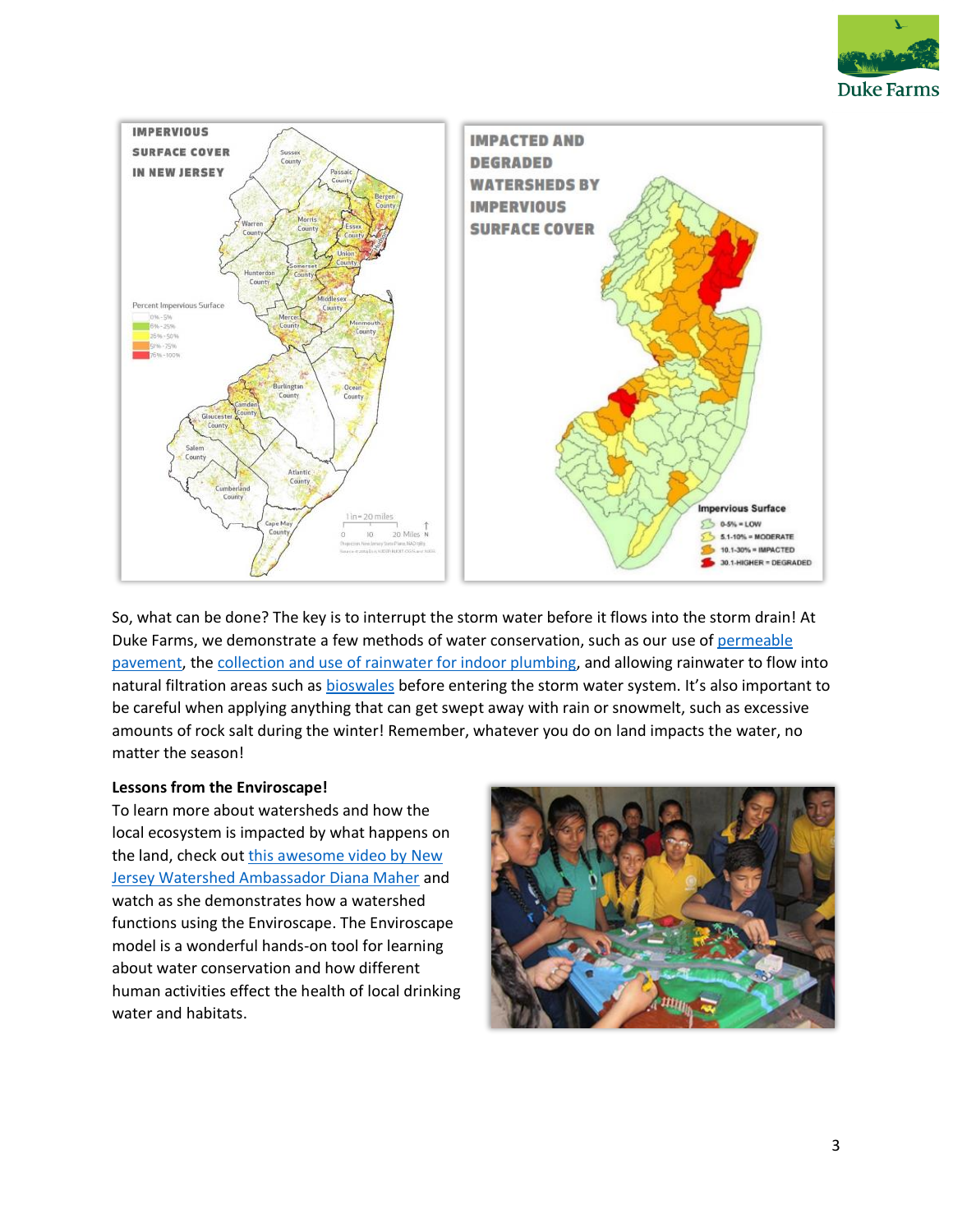



After you learn all about how a watershed works, during your next visit to Duke Farms you can use this map and the following guide to explore all the ways Duke Farms helps to protect the Raritan River Watershed with water conservation technology and restoration of our native vegetation!



## **1. An Eco-Friendly Place to Park**

Parking lots are typically a main source of pollution of various kinds, but the Duke Farms lots are a functioning example of many ways that parking lots can become eco-friendly. You can read all about these innovative methods on the Distance learning Portal! There you will find articles about **bioswales**, the electric car charging station, and much more!

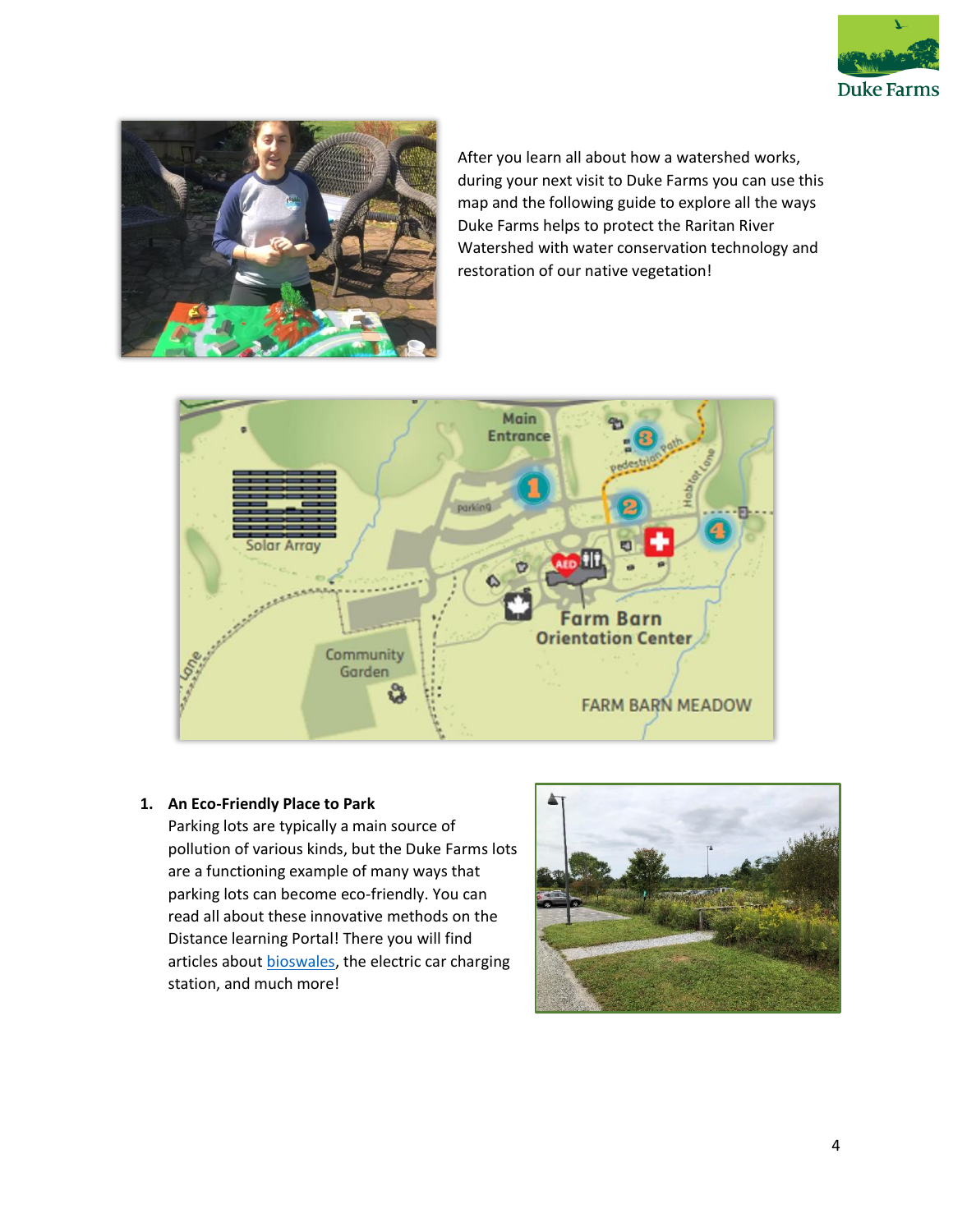

## **2. Green Roof**

Green roofs are a beautiful and efficient way to conserve energy and water, maintain ambient temperatures, and combat climate change. You can read all about the Green Roof at duke Farms and others around the world in [this article.](https://www.dukefarms.org/making-an-impact/distance-learning/ss-greenroof/)





#### **3. Red Path Permeable Pavement**

This path leads visitors from the Orientation Center to the main Core of the property…and it also helps filter rainwater! While permeable pavement can be made with many different materials, this red path is a mixture of gravel and recycled tires, which gives it a red hue. Though it is just as durable as regular pavement, the mixture allows water to filter through it and into the soil beneath it! Check out more about permeable pavement [in this article](https://www.dukefarms.org/making-an-impact/distance-learning/ss-permeablepavement/) on the Portal!

### **4. Constructed Wastewater Wetlands**

Wetlands play a vital role in the ecosystem, and their incredible filtration abilities are being utilized for wastewater treatment at Duke Farms. Read all about it in [this article.](https://www.dukefarms.org/making-an-impact/distance-learning/ss-constructedwetlands/)

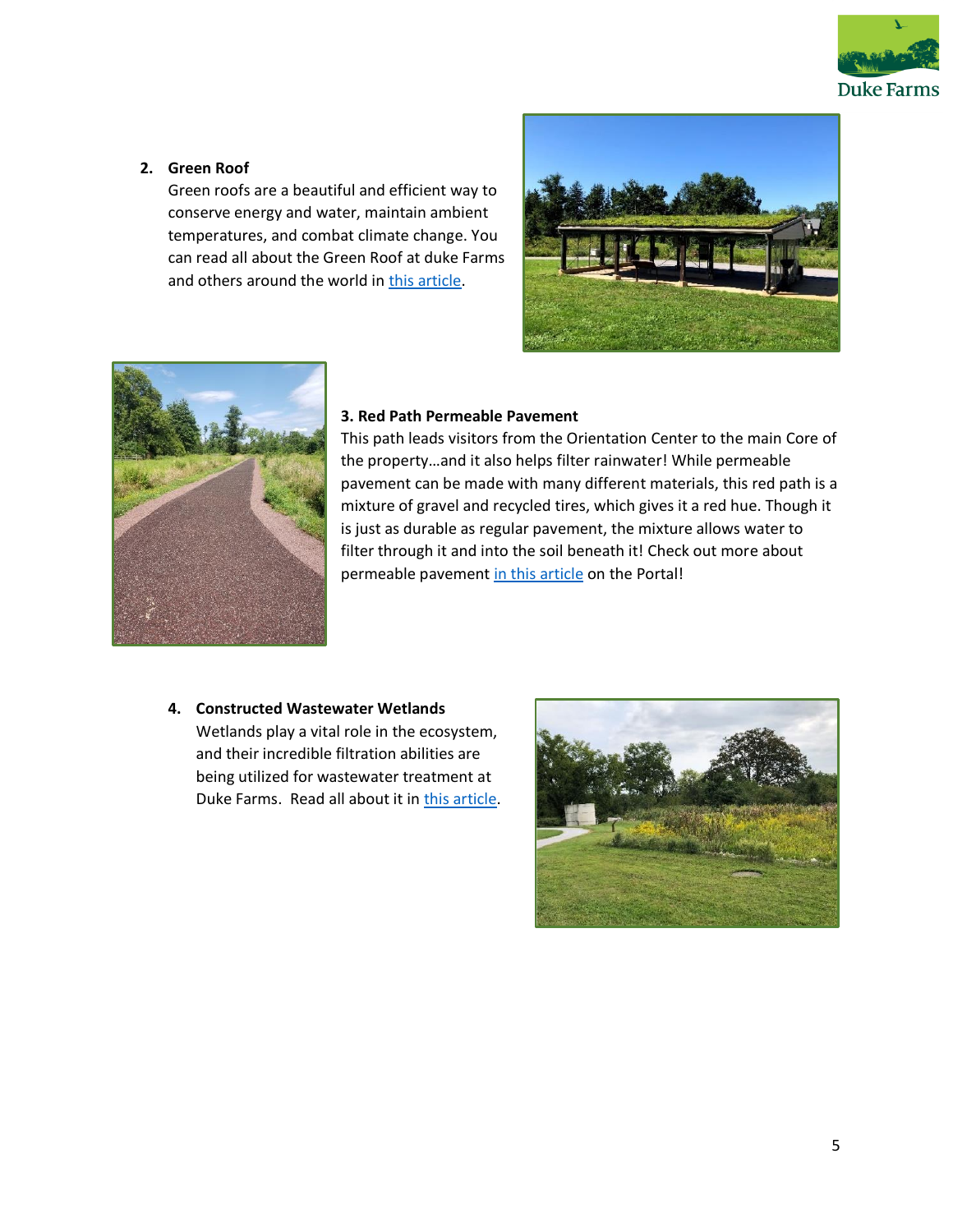



### 5. **Dukes Brook**

The only naturally occurring body of water on the property, Dukes Brook welcomes visitors as soon as they cross into the South Gate into the main core of the property. In this [Postcard From the Past,](https://www.dukefarms.org/making-an-impact/distance-learning/postcards-from-the-past-week-26/) you can see a historic view of the waterfall as compared to the current, more natural state!



### 6. **Mermaid Pool**

A visitor favorite, this serene pool was once used for

swimming, but now it is a hub of research and wildlife activity. It is host to some floating islands of vegetation that are used to naturally filter the water, and if you sit quietly you may be treated to the sight of fish, turtles, and even a resident heron or two! Check out [this Postcard From the Past](https://www.dukefarms.org/making-an-impact/distance-learning/postcards-from-the-past-week-6/) to see how it has changed from a place of recreation to one of restoration!